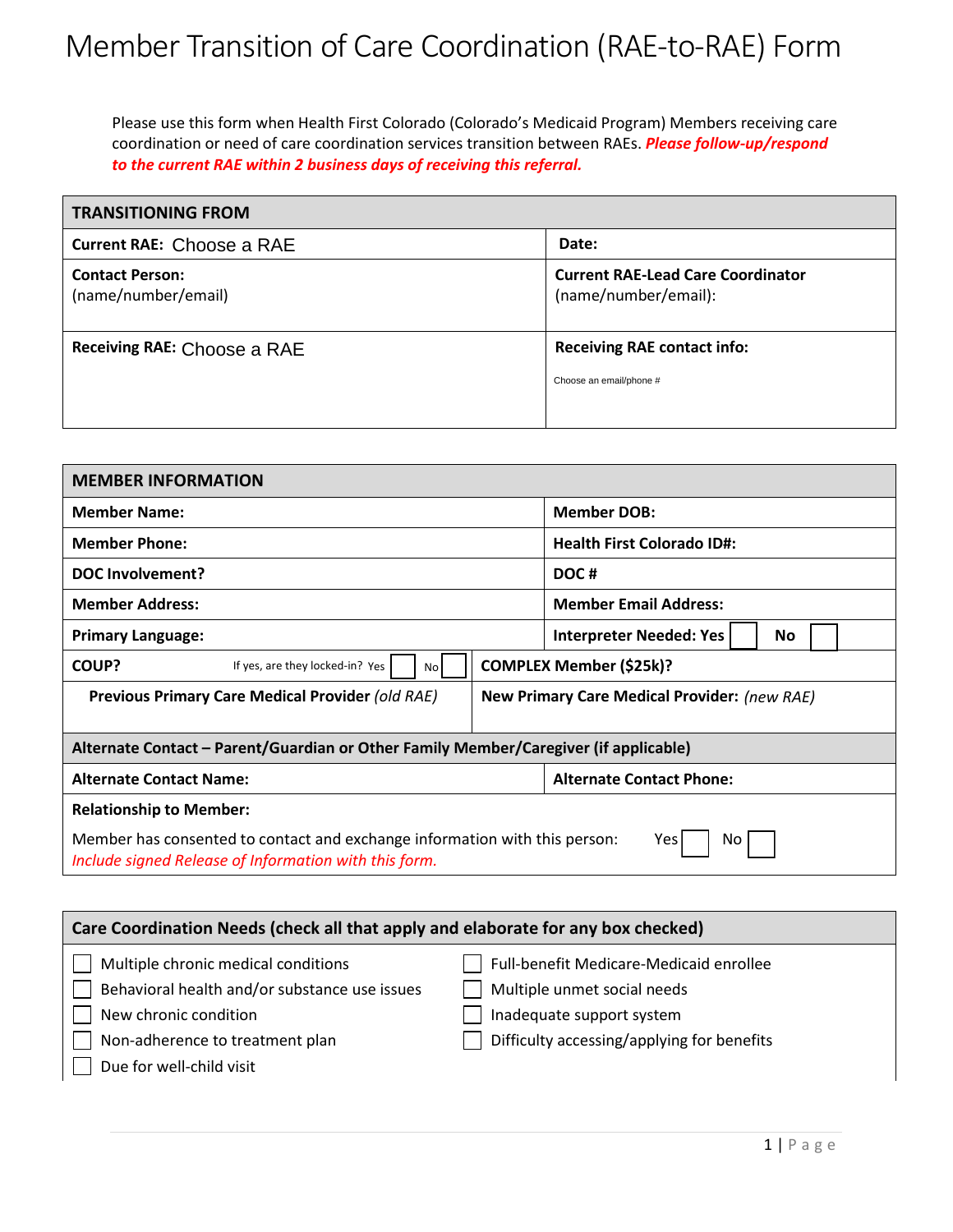| Pregnancy/postpartum support and service<br>coordination needs<br>Transitions of care (e.g., discharge from hospital,<br>ER, skilled nursing facility, etc.) | Foster care medical and/or behavioral health care<br>coordination needs (e.g., being seen by a PCP within one<br>week of placement) |
|--------------------------------------------------------------------------------------------------------------------------------------------------------------|-------------------------------------------------------------------------------------------------------------------------------------|
|                                                                                                                                                              | Requires services of a PCP, dentist, specialist, and/or<br>behavioral health provider                                               |
|                                                                                                                                                              | Urgent Medication Needs (Rx refills)                                                                                                |
| Other (please describe)                                                                                                                                      | Durable Medical Equipment (DME)                                                                                                     |

**OTHER NOTES/CONCERNS (i.e., outstanding medical issues, SDoH needs, MH treatment or medication adherence concerns that need to be addressed ASAP)**

| Systems of Care Involved with Member (check all that apply and elaborate for any box checked) |                          |  |
|-----------------------------------------------------------------------------------------------|--------------------------|--|
| Single-Entry Point (SEP)                                                                      | Home Health Providers    |  |
| <b>Community Centered Boards (CCB)</b><br>$\mathbf{L}$                                        | Private Duty Nurse (PDN) |  |
| Department of Human Services (DHS)                                                            | <b>Foster Care</b>       |  |
| <b>Skilled Nursing Facility (SNF)</b><br>$\mathbf{I}$                                         | CASA                     |  |
|                                                                                               | <b>PIP</b>               |  |